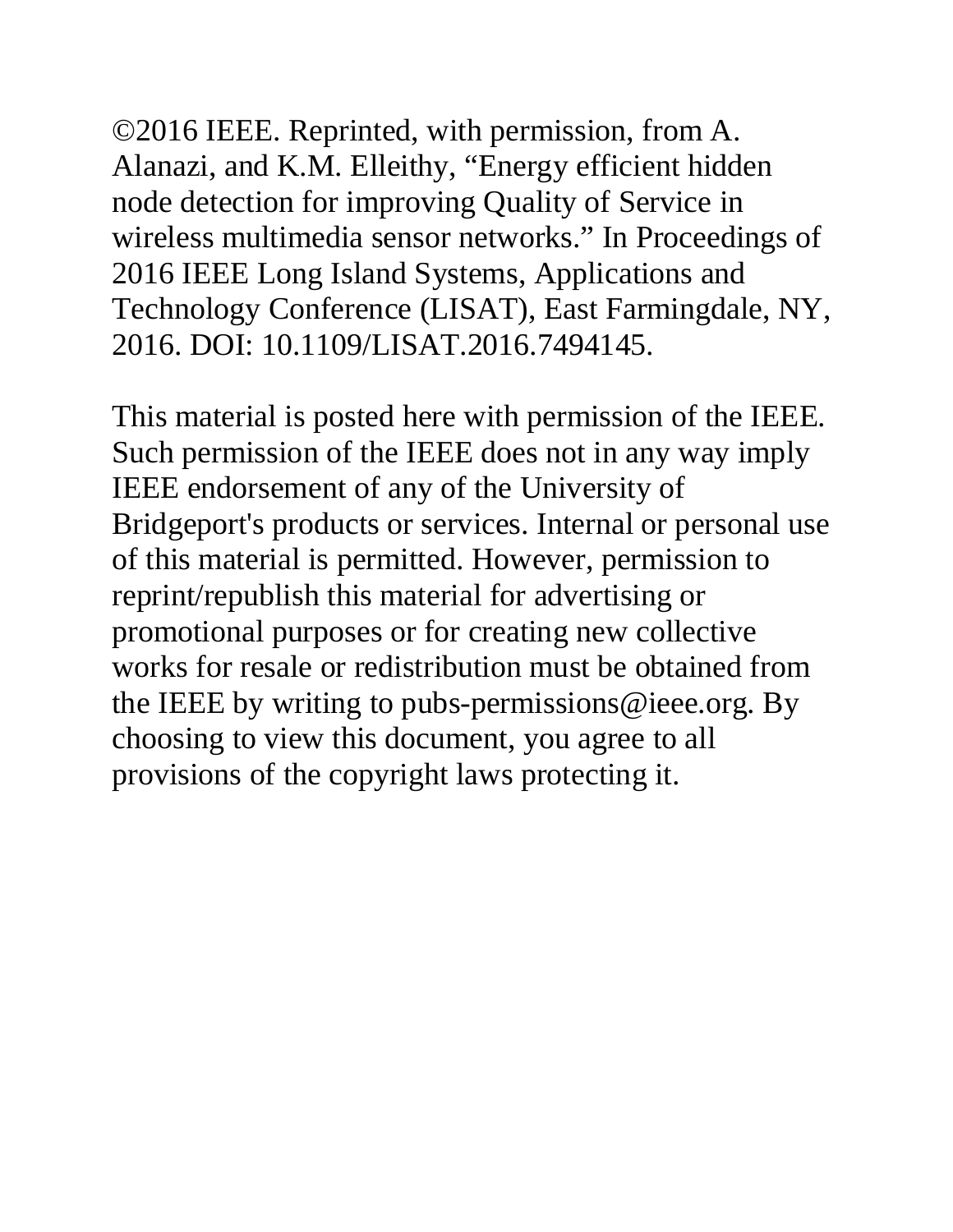# Energy Efficient Hidden Node Detection for Improving Quality of Service in Wireless Multimedia Sensor Networks

Adwan Alanazi and Khaled Elleithy Computer Science and Engineering Department University of Bridgeport, CT- USA aalanazi@my.bridgeport.edu; elleithy@bridgeport.edu

*Abstract***— In many wireless multimedia sensor networks (WMSNs) the nodes are static. However, node connection is subjected to change due to disruptions in wireless communication, power changes in transmission, or loss of synchronization between neighboring nodes. A sensor should constantly be aware of its immediate neighbors, through a process called continuous neighbor discovery. In this paper we introduce an energy efficient hidden node detection (EEHND) algorithm for continuous neighbor discovery process in the wireless multimedia sensor networks (WMSNs). We focus on the continuous neighbor discovery process and regard it as a combined task of all the nodes in every connected segment. Each sensor is entered as a coordinate in an effort in order to reduce the time to detect hidden sensors. Based on the simulation results, we demonstrated that the protocol detected the hidden nodes in the network.** 

## *Keywords: wireless multimedia sensor networks, neighbor discovery, hidden nodes, and energy efficiency.*

## I. INTRODUCTION

 The latest advances in the complementary metal-oxidesemiconductor (CMOS) technology have led to the development of wireless multimedia sensor networks as a class of wireless sensor network. WMSNs are capable of capturing multimedia content such as images, audio and video about the surrounding environment. Then the WMSNs send that to the sink or a base station. WMSNs have offered numerous applications in surveillance, environmental applications military applications, health applications, and home appellations. However, multimedia applications have limitations that will affect the successful media transmission in the sensor networks. Node connection is subjected to change due to disruptions in wireless communication, power changes in transmission, or loss of synchronization between neighboring nodes [1-4]. When a sensor is aware of its immediate neighbors, it must continuously maintain information on its surroundings. In this work, we differentiate between neighbor discovery during sensor network initialization and continuous neighbor discovery. We focus on the latter and regard it as a combined task of all the nodes in every connected segment. Each sensor initiates the neighbor discovery process to reduce power consumption by not increasing the time required to detect hidden sensors. Despite the static nature of the sensors in many sensor networks, connectivity is still subject to change even after the network has been established. The sensors must continuously try to

identify new neighbors in order to fulfill these requirements: 1) Local synchronization loss because of accumulated clock drifts [5]; 2) Wireless connectivity disruption between adjacent nodes by a temporary event, such as a passing vehicle, moving animals, or storms. When these events are over, the hidden nodes must be revived for rediscovery; 3) the ongoing accumulation of new nodes, in some networks to compensate for nodes which have malfunctioned; 4) and the increase in transmission power of some nodes, in response to several events, such as detection of emergency situations [6-8]. Based on these circumstances, detecting new links and nodes in sensor networks must be considered an ongoing process [7]. In the following discussion, we distinguish between the detection of new links and nodes during initialization. When the node is in an active state that performs normal recovery process. The normal recovery process consists of initial neighbor discovery and then continuous discovery process for finding the location of the node. The former is referred to as initial neighbor discovery whereas the latter is referred to as continuous neighbor discovery. While previous works address initial neighbor discovery and continuous neighbor discovery as similar tasks, to be performed by the same scheme, we claim that different schemes are required, based the following reasons:

Initial neighbor discovery is usually conducted when the sensor has no evidence about the structure of its immediate surroundings. In this situation, the sensor cannot communicate with the gateway and is therefore very limited in performing its tasks. The immediate surroundings should be detected as soon as possible in order to set a path to the gateway and contribute to the operation of the network [9]. Hence, in this state, more extensive energy use is justified. In contrast, continuous neighbor discovery is performed when the sensor is already functioning [8]. This is a long-term process, whereby optimization is vital for extending the network lifetime. When the sensor initiates the continuous neighbor discovery, it shows that a node is already responsive from many of its immediate neighbors, and can, therefore, accomplish the task with these neighbors to consume minimum energy [10, 11]. In contrast, each sensor in a distinct fashion must accomplish an initial neighbor discovery.

The remainder of the paper is organized as follows: Section II discusses the problem identification and its significance. Section III gives an overview of existing approaches. Section IV presents the proposed approach. Section V discusses the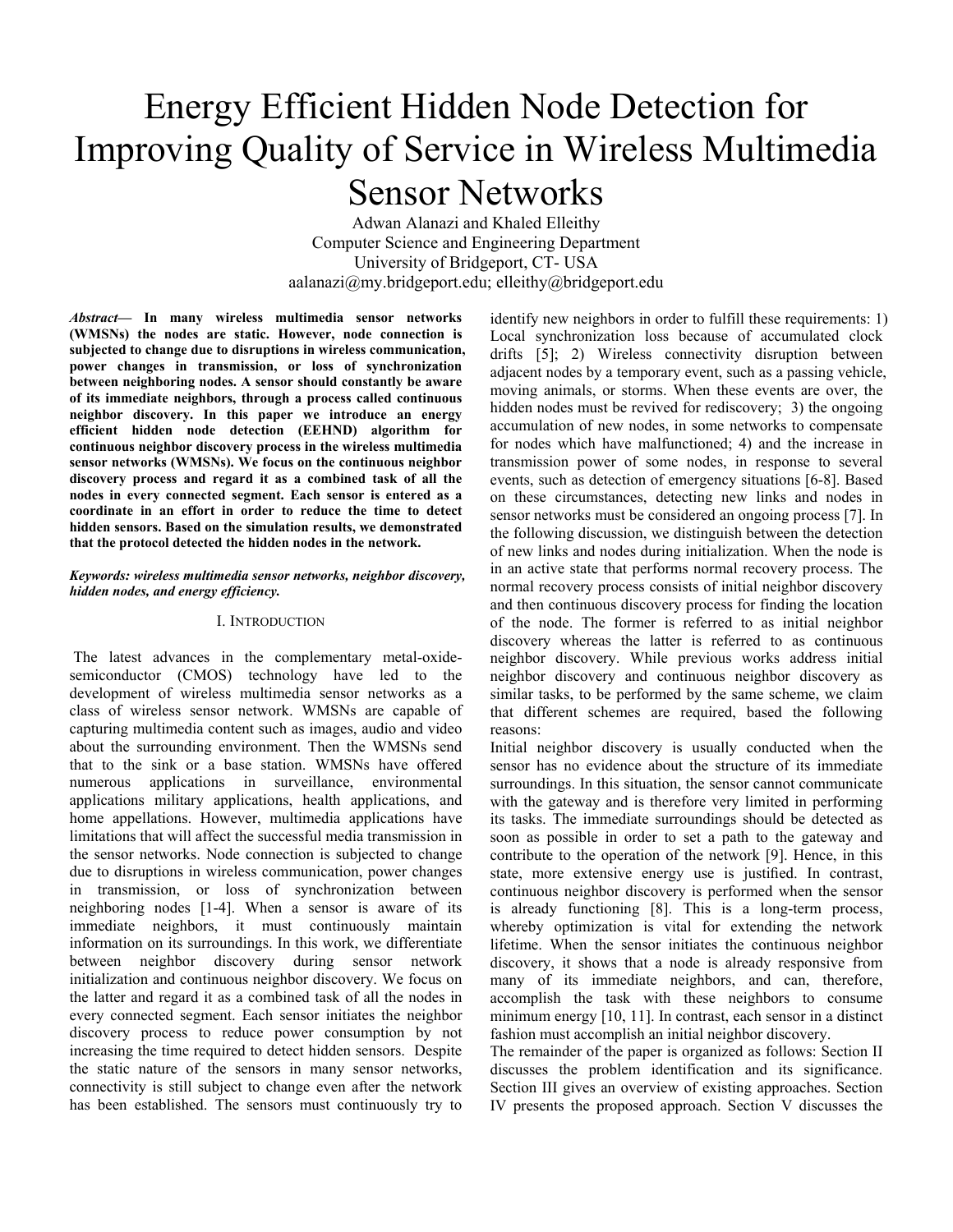simulation and experimental results. Finally the entire paper is concluded in Section VI.

## II. PROBLEM IDENTIFICATION

 Initial neighbor discovery is usually performed when the sensor has no awareness of its immediate surroundings. In such a situation, the sensor node cannot communicate with its base station thus, limiting the node performance. Based on this situation, several applications experience the following problems:

- The network experiences heavy traffic; as a result the performance is decreased.
- Extended process for forwarding the data; it takes longer process for forwarding the data if node is not found then it causes the latency in the network.
- Additional energy consumption. When the neighbor node information is not available then the source node starts sending the data so that all the nodes receive the data, consume additional energy.

## III. RELATED WORK

 In this section, some of important features of related work are discussed. In [5], the neighbor discovery process is introduced and attempts to determine the new node from the station. Since, energy consumption is not a concern for the base station, discovering new nodes is simplified. The base station initiates the node discovery process periodically broadcasting the special HELLO message. When a node gets the message, it initiates the registration process. The node can switch channels to find the best HELLO message. The best Hello message might depend on the distinctiveness of the broadcasting base station, on security considerations, or on the physical layer quality. Another related work attempted to reduce neighbor discovery time process by improving the broadcast rate of the HELLO messages [10, 11]. In both works, the central node performs the neighbor discovery process. Similarly, the work did not focus on the energy consumption. In addition, the hidden nodes were assumed to be able to listen to the 'HELLO' messages broadcasted by the central node. Every node conducted the neighbor discovery in sensor networks, and hidden nodes could not be able to listen to the HELLO messages when sleeping. In [9], an algorithm for energy efficient node discovery is introduced. The approach uses the temporal patterns of happenstances and exploits the patterns to determine the duty cycling. Duty cycling is perceived as a sampling process and articulated as an optimization problem. Authors also used fortification-learning methods to perceive and dynamically change the times at which a sensor node should be aware, as it is likely to meet other nodes. In [6], a simple Aloha-like algorithm is proposed that supports synchronous node transmissions and the number of known nodes. The approach shows that the time for all the nodes to determine their corresponding neighbors is Θ (ln n) in a perfect network, which led to an arbitrary number of nodes

to communicate simultaneously. The fundamental problem of secure neighbor discovery is introduced in [12] and attempted to secure the network from different forms of attacks. The approach consists of a scalable key-distribution protocol that is secure in the absence of conspiring malicious nodes. The objectives were to present the secure neighbor discovery to protect the attacks of hidden nodes. The static network was proposed to secure the one-hop neighbor discovery process. However, the work did not focus on energy efficiency. All existing approaches tried to detect the hidden node, but did not factor in energy efficiency. Our proposed protocol particularly focuses on energy efficiency while detecting the hidden node in the neighborhood.

#### IV. DETECTING HIDDEN NODES

 We focus on the continuous neighbor discovery process. In our approach, each sensor node applies a simple approach in a coordinate effort to minimize energy consumption without increasing the required time to detect hidden nodes. In addition, we focus on avoiding the message collision.

Our approach consists of the following components:

#### *A. Hidden link participate inside a subdivision*

 Our approach is to determine the hidden links when a new node joins the network. Subdivision nodes should detect the joining of new node in the network in order to continue the communication process. When new node joins that node releases a particular synchronization (SYN) message to all subdivision members, waking them up and periodically broadcasting a group of HELLO messages. This SYN message is dispersed over the already identified links of the subdivision. Thus, it is assured to be received in every subdivision node by having all the nodes wake up practically at the same time. For a short period, we can guarantee that every wireless link between the segment's members is detected.

## *B. Hidden link participate outside a subdivision*

 A random wake-up methodology is applied to reduce the option of iterating collisions between the HELLO messages of nodes in the same subdivision. In our approach, each node coordinates with its other neighborhood nodes during the wake-up periods to avert collisions and accelerate the discovery process of hidden nodes. Since the wake up time period is very small, and the time of forwarding the HELLO transmission time is even smaller. In this case, there is possibility that two nodes can be active at same time and initiate neighbor node recovery process. In our approach, we applied scheduling process so that there is marginal chance that two nodes should be active same time and initiate neighbor discovery process. During the scheduling process, the nodes need to be synchronized with each other and follow the schedule for the rest of communication time. Each receiving node chooses the some timeslots and receives the data during those timeslots. The time slot process is done without conflicting the schedule of other node. Therefore, we split the neighbor nodes into different subdivision groups,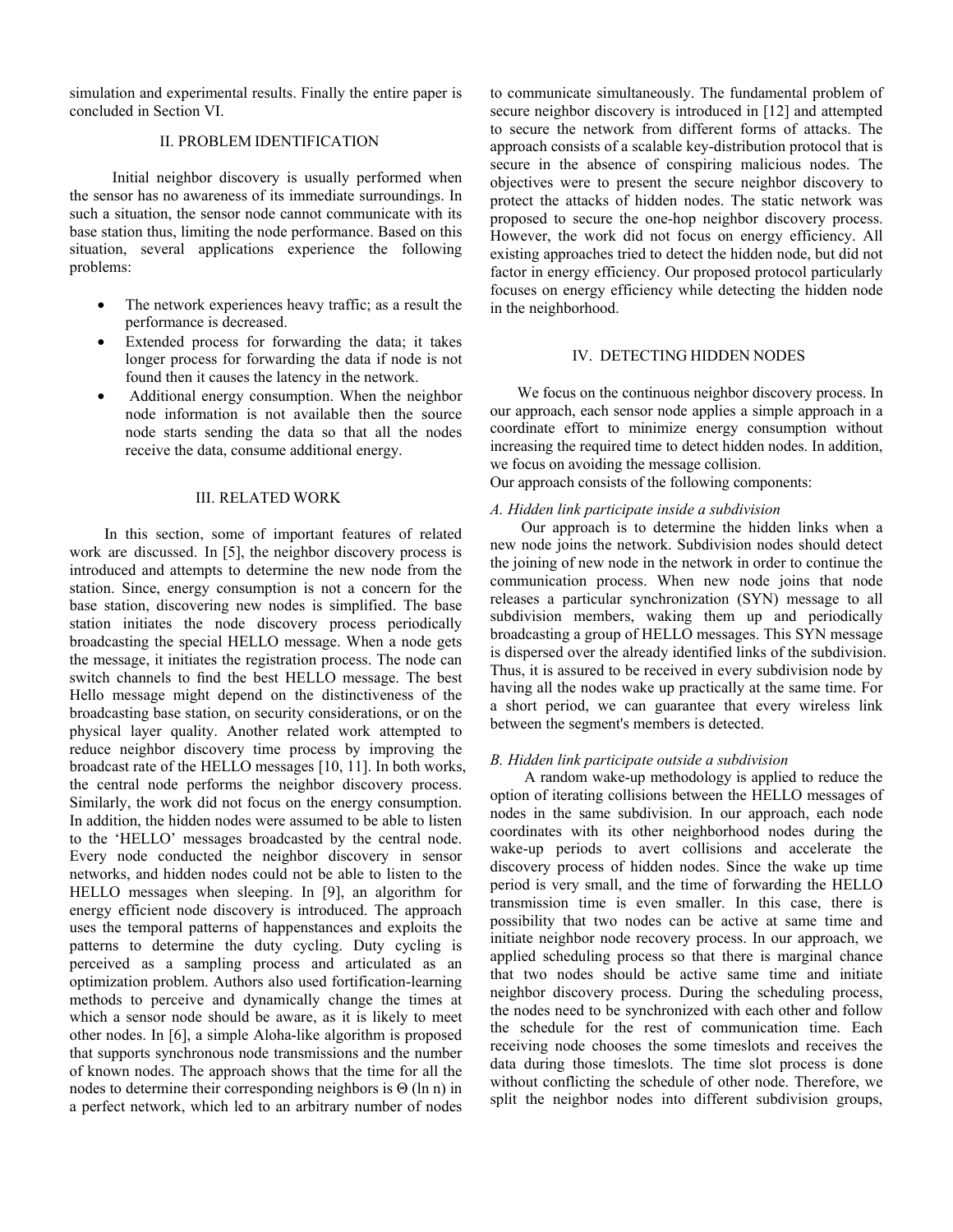where node of each subdivision chooses its slot assigned to that group only.

19) end if

#### *C. Neighbor Discovery Model*

 The sensor node decides randomly, when to initiate the transmission of a HELLO message. If its message does not strike with another HELLO message, the node is referred to as a discovered node. We also, are able to determine the load and residual energy of each node after the node discovery process.

The load factor  $'L_f'$  depends on the buffer state of the node that is estimated by using the equation (1).

$$
L_f = \left[\frac{B_p}{B_{max}}\right] \tag{1}
$$

Where  $B_p$ : The number of the Hello packets in the buffer and  $B_{max}$ : Maximum size of the buffer to accept the Hello message during the node discovery process. When the node discovery process is completed, we can determine the residual energy of the node. Thus residual energy  $'E_r'$  of each node can be calculated as

$$
E_r = E_i - (E_{tr} + E_{re}) \quad (2)
$$

Where  $E_i$ : Initial energy of node,  $E_{re}$ : Receiver's energy consumed for hidden node discovery process and  $E_{tr}$ : transmitter's energy consumed for hidden node discovery process.

The objective is to determine the HELLO transmission frequency, and the duration of the neighbor discovery process.

**Algorithm 1**: An Energy Efficient Hidden Node Detection Process

- 1) Initialization of sensor nodes in a network. (Ns : sensor nodes)
- 2) Beginning of the simulation time (To).
- 3) Consider a hidden node in a network i.e Nh
- 4) If ( $Nh \in Ns$ ), then
- 5) Nh broadcasts RREQ (root request) message forwarding to neighbor nodes (Nn)
- 6) Else if ( dest  $=$  = true), then
- 7) detects neighbor nodes and connection found
- 8) end if
- 9) detection is not found and unreachable
- 10) end if
- 11) consider state of nodes ( Sn: normal state; Si initial state) and probability "P1"
- 12) if  $(Sn \leq Si \&\& Ns \in Si)$ , then
- 13) transmission of " HELLO" message takes place
- 14) else if  $(1-(1-P1)D>=P)$ , then
- 15) the function of DT(Discovery time) i.e  $TN(v)$  is calculated
- 16) end if
- 17) neighbor node (Nn) responds to "HELLO" message through invoking
- 18) finalize the setup of joint wireless link

In algorithm, line 1 shows the initialization process. Line-2 sets the simulation time. Lines3-4 shows the number of nodes that belongs to the sensor network. From Lines5-10, neighbor nodes broadcast the message at 1-hop neighbor nodes. When the message is delivered and hidden nodes receive response, the availability of hidden nodes is presented. From lines 11-18 the energy consumption is illustrated based on the probability of hidden nodes and the discovery process. Finally, hidden nodes are allowed to join the networks. We take a simple example for the proposed algorithm. Let us assume that nodes in the initial state should remain an active until they enter into normal state. Let us consider a subdivision node in the normal state, where continuous neighbor discovery node is accomplished that determines the degree of its hidden neighbors. In our approach, we assume that distance of hidden node is 10 meters and number of hidden nodes are 2. Thus, the hidden node wakes up after specified time and attempts to broadcast the message at the 1-hop neighborhood. This kind of process could help determine the availability of another hidden nodes in the network.

#### V. SIMULATION SETUP AND PERFORMANCE ANALYSIS

 In order to evaluate the performance of our proposed energy efficient approach for the hidden node in the wireless multimedia sensor network, our approach was implemented using network simulator NS2. The network is designed to cover 800 X 800 square meters. We distributed 90 nodes in the network with homogenous capabilities. Each node has an initial 6 joules of energy. The simulation's objective is to determine the consumed energy for hidden nodes to improve the QoS. Furthermore, we also compared our approach with two other known existing approaches: Hidden-Node Avoidance Mechanism (H-NAMe) [13], and Hidden node avoidance for IEEE 802.15.4 (HNA-IEE) [14]. We demonstrated two scenarios, with and without hidden nodes. The simulation scenarios consist of 15 end nodes, which create flat topology. We set medium access layer to operate with the Non-Beacon enabled mode that applies un-slotted carrier sense multiple accesses with collision avoidance (CSMA/CA). Radio range of each sensor nodes under free-space propagation model is fixed to 45 meters. In first scenario, all end nodes that contribute in the network can listen to each other. The distance between each sensor node is set at 35 meters. In the second scenario, each sensor node can hear ten of the fifteen other end sensor nodes. This gives 50 % probability to determine the hidden nodes without wasting energy. However, remaining 50% nodes need to detect in the network. This scenario shows the near worst-case because and each collision could lead to a whole packet damage. End sensor node generates and transmits the acknowledged frame whose destination is head node (HN). Acknowledgement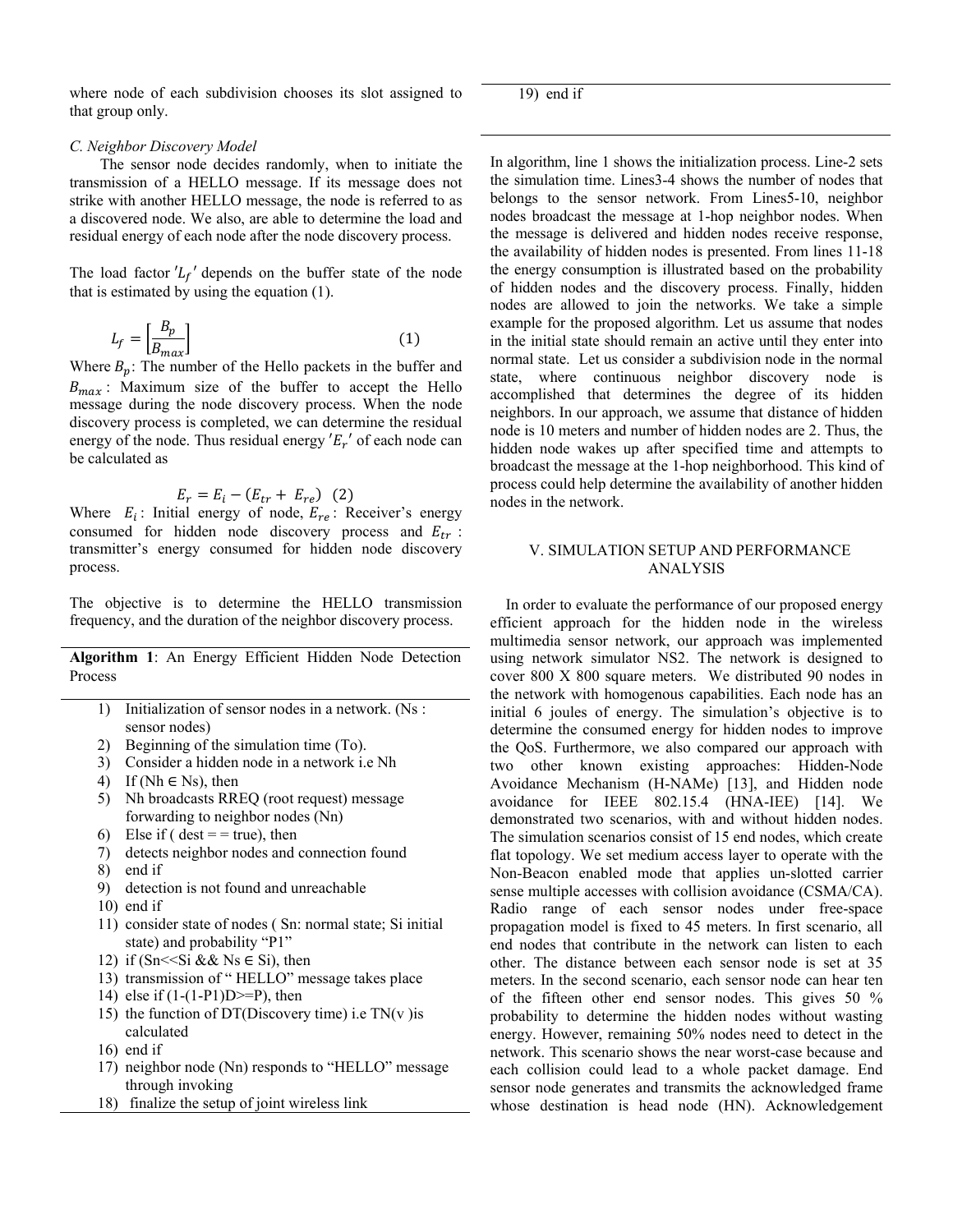frame uses a constant application payload of 248 bits that involve 88 bits of the packet overhead, 48 network layer overhead, 64 bits medium access control overhead and 48 physical layer overhead. We generated the packets using interarrival time based on Rayleigh probability density function. In the first simulation experiment, the amount of received data traffic is referred as goodput that is observed as a utility of the generated data traffic for both scenarios (with and without hidden nodes). The network traffic shows an amount of data per time unit for non-acknowledgement frame that is either received or generated by the neighbor node. The load can be determined as

$$
N_L = N \times \beta \times F_l \tag{3}
$$

Where  $N_L$ : Network load, N: Number of nodes that generate the data,  $\beta$ : Number of generated packets in unit time and  $F_i$ : length of the frame that is equivalent to 248 bits. The rest of parameters are explained in Table 1.

Table 1: Simulation parameters and its corresponding values

| <b>PARAMTERS</b>                             | <b>VALUE</b>                   |
|----------------------------------------------|--------------------------------|
| Size of network                              | $800 \times 800$ square meters |
| Number of nodes                              | 90                             |
| End nodes                                    | 15                             |
| Queue-Capacity                               | 45 Packets                     |
| Number of frames                             | 340frames                      |
| Maximum number of<br>retransmissions allowed | 03                             |
| Initial energy of node                       | 6 joules                       |
| free-space propagation                       | 45 meters                      |
| Size of Packets                              | 256 bytes                      |
| Data Rate                                    | 260 kilobytes/second           |
| Sensing Range of node                        | 35 meters                      |
| Simulation time                              | 18 minutes                     |
| Average Simulation Run                       | 08                             |
| Frame rate                                   | 38 fps                         |
| Reliability                                  | [0.78, 0.92]                   |
| Reporting rate                               | 3 packet/s                     |
| Base station location                        | (0,700)                        |
| <b>Transmitter Power</b>                     | 12.7 mW                        |
| Receiver Power                               | 13.6 mW                        |
| Speed                                        | $2-18$ m/sec                   |

 Based on simulation, we are interested in the following metrics.

- Successful delivered Packets
- End-to End delay
- Throughput with stationary nodes
- A. Successful delivered packets

One of the penalties of the hidden node in WSNs is to drop the packets because of the collisions that destroy the contents' quality. Hence, the performance is highly degraded. We determine the ratio of successful packets as follows:

$$
P_s = \frac{P_d}{P_g} \times 100\tag{4}
$$

Where  $P_s$ : Ratio of successful packets,  $P_d$ : delivered packets and  $P_a$ : Number of generated packets.

 Figure 1 shows the results for the ratio of the successful packet delivery with and without hidden nodes. Without hidden nodes, the successful delivery is almost 96.9% with 180 kb/Sec generated application traffic. Without hidden nodes, the network reaches its channel capacity; the numbers of generated packets get greater than the number of packets that can be transmitted. The packets that cannot be transmitted are lost. In the existence of the hidden nodes, packets are lost due to hidden node crashes and as traffic increases that lead to number of collisions. As a result, great number packets are lost.



Figure 1: Successful delivery packets VS generated application traffic

#### B. End-to End delay

Packet delivery time shows the time that elapsed form its construction to the time when the packet is positively received by the destination node. Thus, this time is called End-to-End delay. Throughput performance of network depends on the end-to-end delay. If end-to-end delay is longer than usual time then, throughput performance is degraded. In Figure 2, we show the end-to- end delay of the network with and without hidden nodes. We observed that when the size of the application increases then end-to-end delay of the network is highly degraded in presence of the hidden nodes. This leads to the additional energy consumption and degradation in QoS. Furthermore, we show in Figure 3, the performance of network in presence of our proposed approach including the hidden and non-hidden nodes. The results demonstrate that our approach has substantially improved the performance of the network. The statistical data shows that our approach has minimum end-to-end delay up to 64 kb/sec. Once, the size of generated application increases then our approach has slightly higher end-to-end delay up to 139 kb/sec.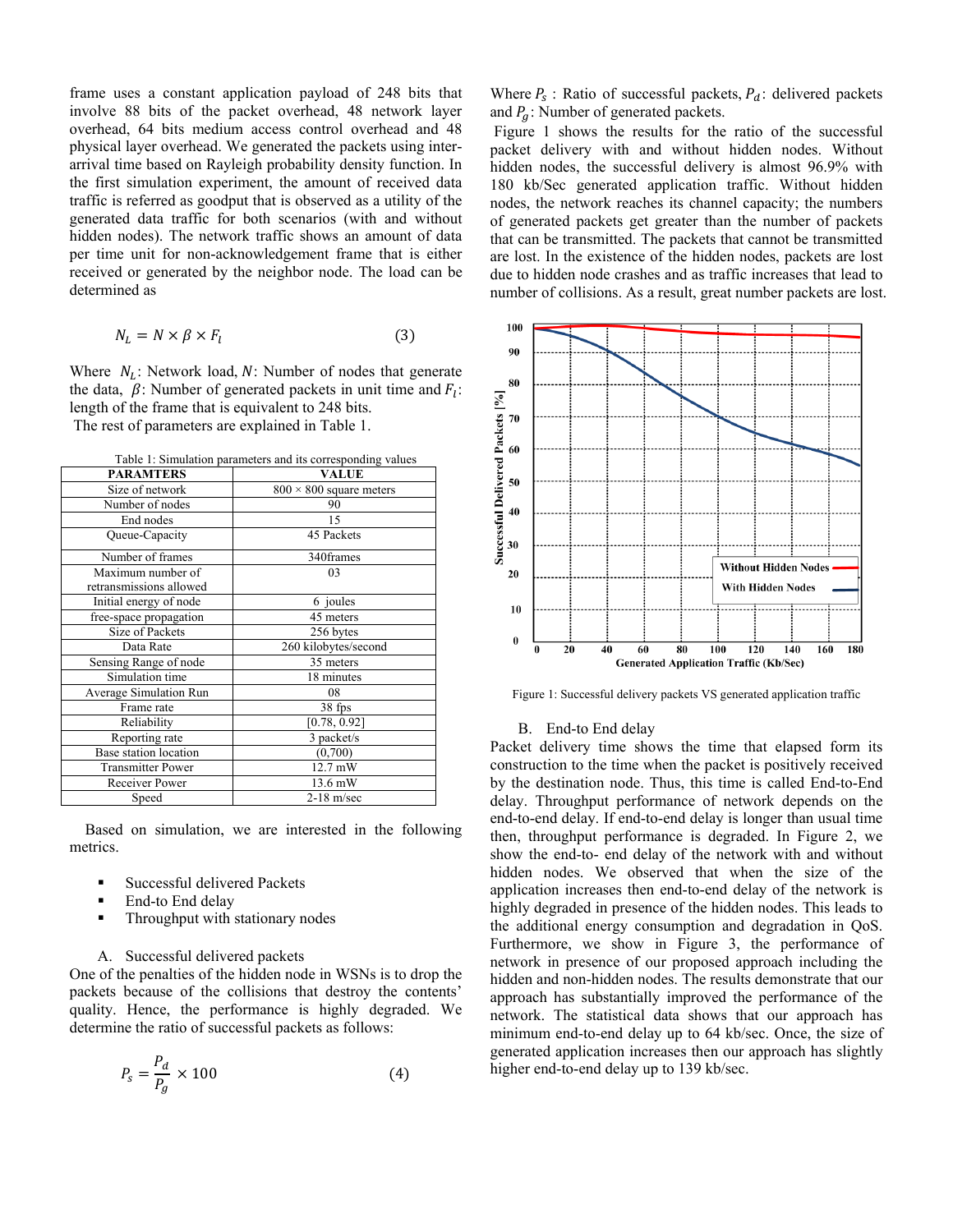

Figure 2: End-to-end delay VS generated application traffic

Furthermore, the trend of the results show that our approach has relatively similar end-to-end delay as obtained without hidden nodes. Based on the results, we conclude that our approach substantially decreased the latency and increased the energy efficiency that could lead improving the QoS in the network.



Figure 3: End-to-end delay of our proposed EEHND, with hidden nodes and without hidden nodes

#### C. Throughput with stationary nodes

 The performance of EEHND is evaluated using 100% duty cycles with constant frame size of 256 data frame ( including payload and data frame format). We conducated several runs to determine the network performance at the different loads.

Figures 4 and 5 show the throughput and success probability rate based on the experiments. The result demonstrates the performance of our proposed approach and other known approaches: H-NAMe) and (HNA-IEE).

The average value for throughput and probability success rate are calculated using 95% confidence interval for the sample size of 5000 packets at each given load. Based on the results, we observed that our proposed algorithm outperforms to other competing algorithms even at lower loads. For example, at a given offered load of 40%, the success probability rate of our algorithm is greater than 36.8% than other competing algorithms. During the experiment scenario, two packets were retransmitted because of collision. If we deliberate one retransmission for each lost packet, the increase in the number of retransmission could be substantial in the case of the network without our proposed algorithm. This situation could lead to high-energy consumption.



Figure 4. Throughput with different offered load

Considering higher loads, it is clear that our proposed EEHND increases the throughput up to 87.5% at 84% load. On the other hand, HNA-IEE increases the throughput up to 49.2% at the 54% load and H-NAMe increases up to 72.3 at the 70% load. We observed our algorithm provides 68% probability success at 108% load. While HNA-IEE and H-NAMe have 55.5% and 56.2% probability success respectively with same load.

Based on the results, we conclude that our proposed algorithm produced substantial progress in the network performance in terms of throughput and probability success rate.